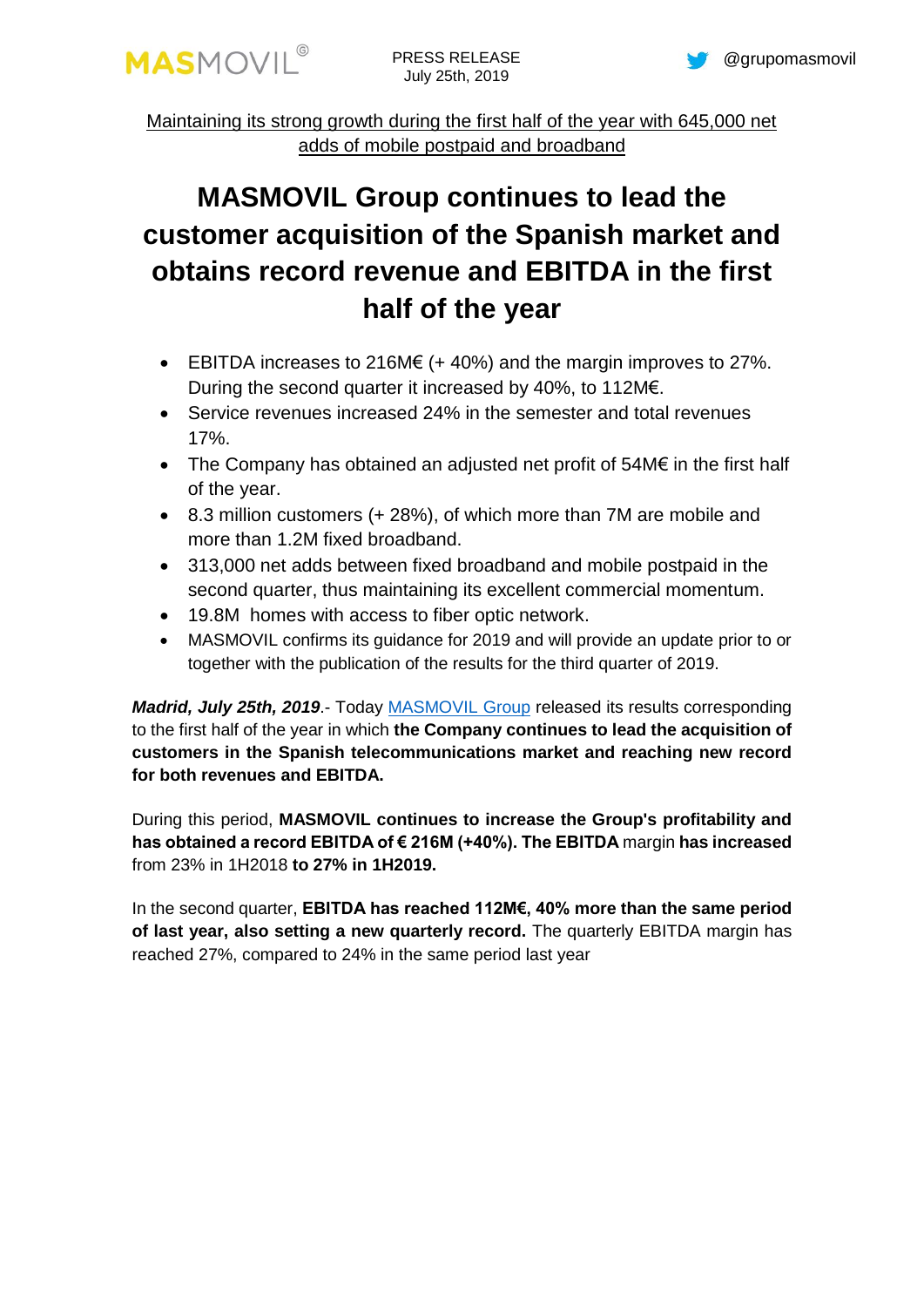







**Service revenues have also increased by 24%** in the first half compared to the same period of last year, reaching 688M€, significantly above the target of 22% announced for this year. During the second quarter, **these revenues reached 352M€, an increase of 22% vs. the same period last year.**

**Total revenues** during the first semester **were 792M€, 17%** more year over year**. During the second quarter, revenues have accelerated and reached a total of 409M€, 21% more than those of last year.**



During the first half of the year, the Company obtained **an adjusted net profit of 54 M€** and a net result of  $\epsilon$  -34M, due to the impact on the Group's accounting of the purchase of the Providence convertible bond, which does not imply cash outflow.

*"We continue to lead the growth of the Spanish telecommunications market by setting new records in our main economic and financial parameters. Our ambition is to continue creating a dynamic operator, with its own fixed and mobile infrastructure and with the most satisfied customers in the market" Said Meinrad Spenger, CEO of MASMOVIL.*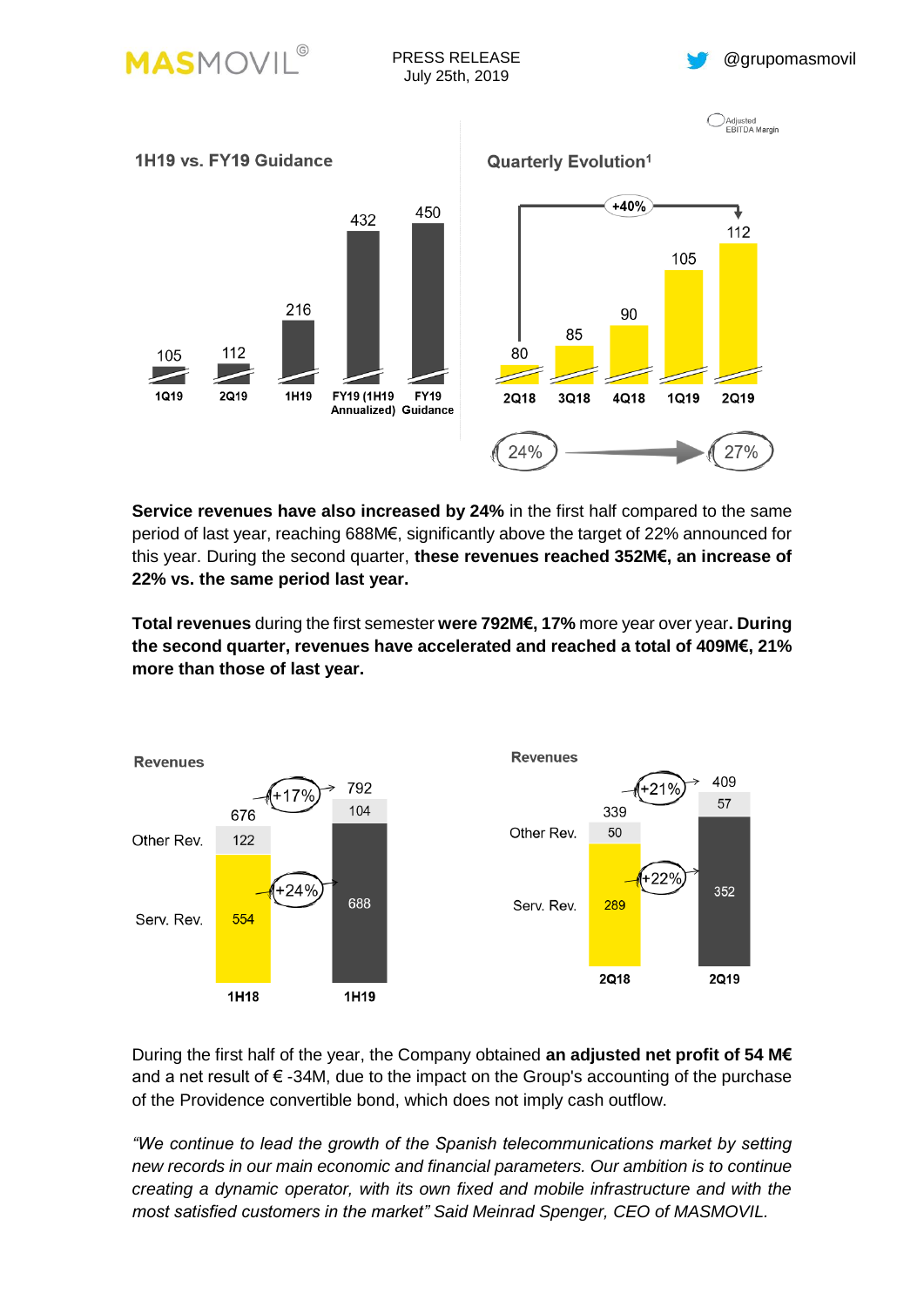

## **Significant increase in its fiber optic footprint (+ 53.8% compared to 2Q18) during the first half of the year, reaching 19.8M of homes**

During 2019, MASMOVIL continues to invest rapidly in the development of its own networks, mainly in the fiber optic network, and **by the end of the first half of the year it had invested a total of 234M€**, of which, **105M€ have been allocated to this technology.**

MASMOVIL had at the end of the first semester **19.8M available households with its fiber offer, - 7.6M with own fiber + 69% -, 53.8% more than the households of the same period last year.** The remaining (12.2M households) are accessible, mainly, through its agreement with Orange and the commercialization of the NEBA regulated offer.

**The MASMOVIL fiber network continues to be the fastest in Spain** according to the recent report by the prestigious French consultant nPerf, "Barometer of fixed Internet connections in Spain", in which, after **more than 800,000 tests carried out in the first half MASMOVIL, for the second consecutive year, has offered on an average the best speed and latency in Spain to its fixed broadband customers.**

In addition, its own mobile network and agreements with other operators **permits the Group to have a 4G coverage of 98.5% of the Spanish population, the highest level in Spain.**

On the other hand, the Company already has 80MHz in the 3.5GHz band to offer 5G services acquired at a price approximately 4 times below the average auction price. MASMOVIL is the operator with the largest amount of spectrum per customer in Spain, doubling the spectrum per customer of the competition.

## **Commercial results: 645,000 new fixed broadband and mobile postpaid customers added in the first half of the year to reach 8.3M of total customers**

Regarding commercial results, **MASMOVIL Group continues with its excellent dynamics** growth in all market segments **and closed the first half of the year with 645,000 net adds in the period between mobile postpaid and fixed broadband.**

During the second quarter, **the Group reached 313,000 net adds in these segments, a figure very similar to that achieved in the same quarter last year.** These data demonstrate that the Group's multi-brand strategy continues to offer very positive results.

Of these customers, **199,000 are mobile postpaid customers and 114,000 fixed**  broadband - this figure improves the 110,000 fixed broadband new contracts of the same quarter last year - being the seventh consecutive quarter with a fixed broadband increase level by over 100,000 and eighth with a level of postpaid pickup above 190,000.

**By the end of the first semester, MASMOVIL had 8.3M lines, 28% more than last year,** of which more than **7M are mobile (5.2M belong to the postpaid segment, 19% more than last year)** and more than **1.2M of fixed broadband, 65% more than those of the previous year.** 78% of total broadband customers are fiber optic.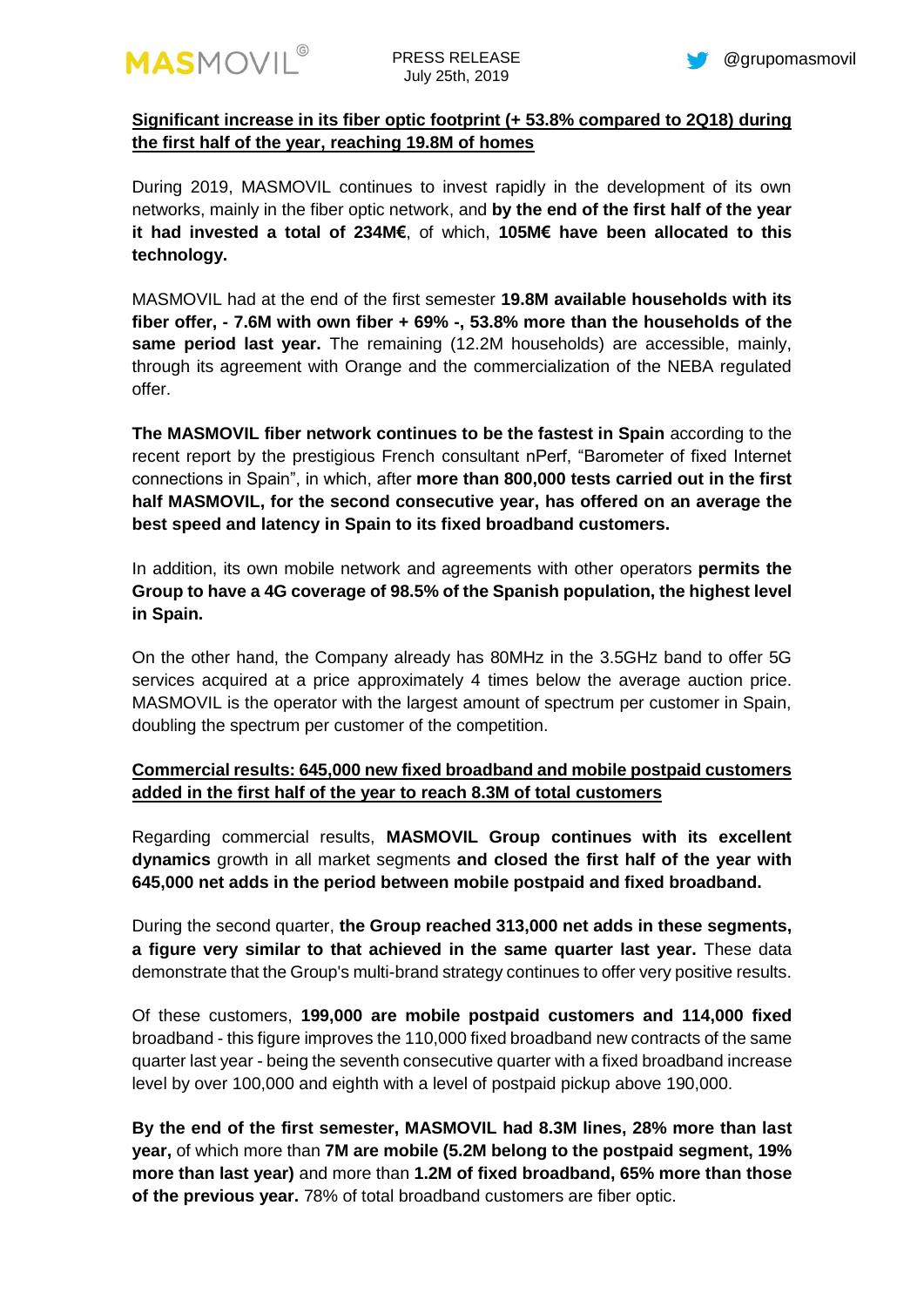

### **Confirms its forecasts for 2019**

Taking into account the good results obtained by the Company in the first half of the year, MASMOVIL **confirms its guidance for 2019 and will provide an update** prior to or together with the publication of the results for the third quarter of 2019**.**

The current financial objectives of MASMOVIL already reported are:

- o Income for services of 1,445M€
- o Adjusted EBITDA 450M€
- o Capex net Total 360M €

#### *About MASMOVIL Group*

*MASMOVIL Group is the fourth largest converging telecommunications operator in Spain that provides fixed, mobile and broadband Internet services for residential, business and Wholesale, through its main brands: Yoigo, Pepephone, MASMOVIL, Lebara and Llamaya.* 

*The group relies on a fiber/ADSL network for broadband and 3G and 4G network for mobile telephony. At present, it has close to 20 million fiber households and reaches 18 million homes with ADSL. The companies' 4G mobile network covers 98,5% of the Spanish population. The Group has more than 8.3 million customers in Spain at the end of the first semester of 2019.*

*MASMOVIL Group has been awarded with the [prize "Best fiber operator" by ADSLZone 2018](https://www.adslzone.net/2018/11/22/premios-adslzone-2018) and the ["Best](https://www.elgrupoinformatico.com/conoce-los-ganadores-los-premios-2018-grupo-informatico-t72341.html)  [fiber operator by the website](https://www.elgrupoinformatico.com/conoce-los-ganadores-los-premios-2018-grupo-informatico-t72341.html) El Grupo Informático. In addition, it has been named ["Revelation Company" in](https://www.abc.es/economia/abci-vocento-entrega-premios-empresariales-14-companias-ejemplares-201901251012_noticia.html)  [the Business Awards of the Vocento Group.](https://www.abc.es/economia/abci-vocento-entrega-premios-empresariales-14-companias-ejemplares-201901251012_noticia.html)*

*Additionally, it is the operator with the fastest fiber network in Spain according to a study during 2019 by the company[, nPerf,](https://www.adslzone.net/2018/02/22/velocidad-fibra-masmovil/) and the operator with the fastest 3G+4G aggregated mobile network in Spain, according to a study by the company, [Tutela.](https://cincodias.elpais.com/cincodias/2018/02/05/lifestyle/1517828904_769144.html) Finally, it has obtained the highest score as the Spanish mobile operator best valued by customers, according to the "Customer Experience Index 2017", prepared by the consultancy Stiga.*

#### **Further information:**

Fernando Castro +34.656.160.378